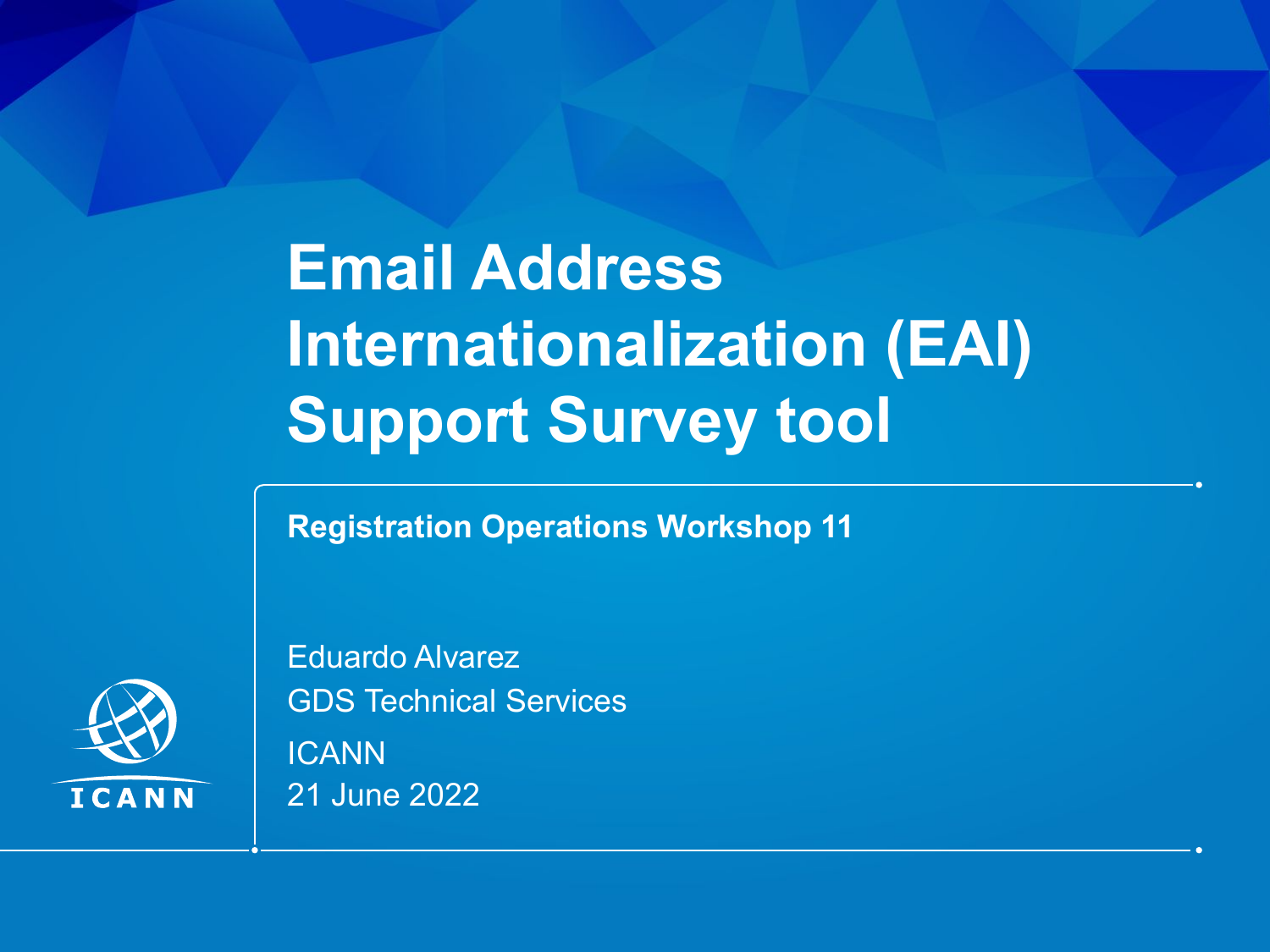#### ◉ **Purpose:**

Survey Email Address Internationalization (EAI) support on mail exchanger (MX) servers of second level domain names across gTLDs.

#### ◉ **Input:**

- ⚪ gTLD zone files
- ⚪ public DNS

#### ◉ **Output:**

Lists classified per gTLD, country and EAI support verification results of:

- ⚪ SLDs
- ⚪ MX servers
- ⚪ IP addresses

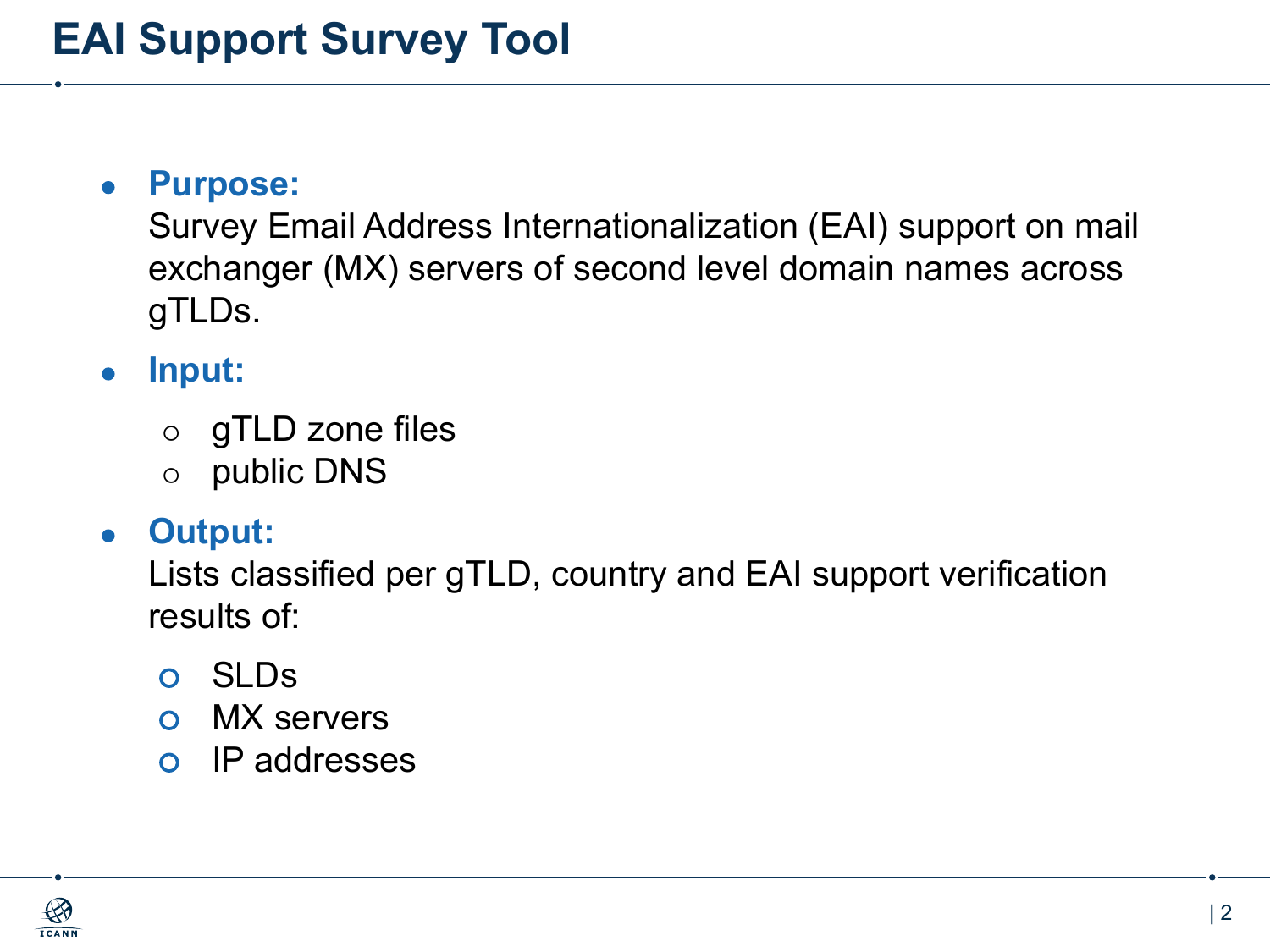### **Support Survey Process**

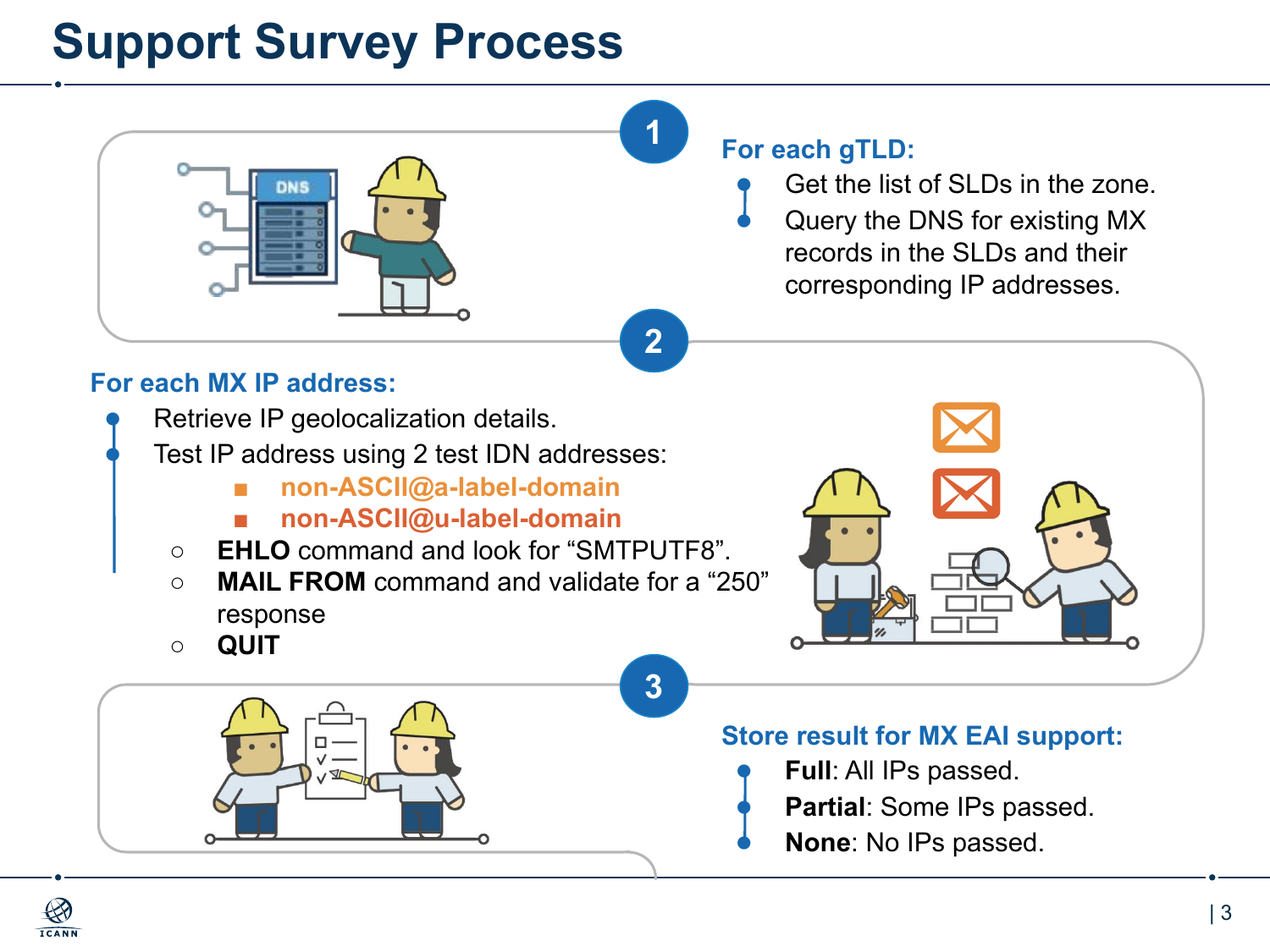### **Test Example**

| <b>Connect to email server</b>  | $C:$ \$ telnet 35.80.244.233 25<br>Trying 35.80.244.233<br>Connected to mx1.testo.tel.<br>Escape character is '^]'. |  |  |  |  |
|---------------------------------|---------------------------------------------------------------------------------------------------------------------|--|--|--|--|
|                                 | 220 mx1.testo.tel ESMTP Postfix<br>S:                                                                               |  |  |  |  |
| <b>EHLO test</b>                | C: EHLO client.example.com.                                                                                         |  |  |  |  |
|                                 | 250-mx1.testo.tel<br>$S$ :<br>S:<br>250-PIPELINING                                                                  |  |  |  |  |
|                                 | S:<br>250-SIZE 51200                                                                                                |  |  |  |  |
|                                 | $S$ :<br>$250 - VRFY$                                                                                               |  |  |  |  |
|                                 | S:<br>$250 - ETRN$                                                                                                  |  |  |  |  |
|                                 | S:<br>250-ENHANCEDSTATUSCODES                                                                                       |  |  |  |  |
|                                 | S:<br>250-8BITMIME                                                                                                  |  |  |  |  |
|                                 | S:<br>$250 -$ DSN                                                                                                   |  |  |  |  |
|                                 | S:<br>250-SMTPUTF8                                                                                                  |  |  |  |  |
|                                 | 250 CHUNKING<br>S:                                                                                                  |  |  |  |  |
| <b>MAIL FROM test (u-label)</b> | C: MAIL FROM: <Почта@испытание.онлайн> SMTPUTF8                                                                     |  |  |  |  |
|                                 | 250 2.1.0 Ok<br>$S:$ and $S:$                                                                                       |  |  |  |  |
|                                 | C: quit                                                                                                             |  |  |  |  |
| <b>Terminate connection</b>     | 221 2.0.0 Bye<br>S:                                                                                                 |  |  |  |  |
|                                 | Connection closed by foreign host.                                                                                  |  |  |  |  |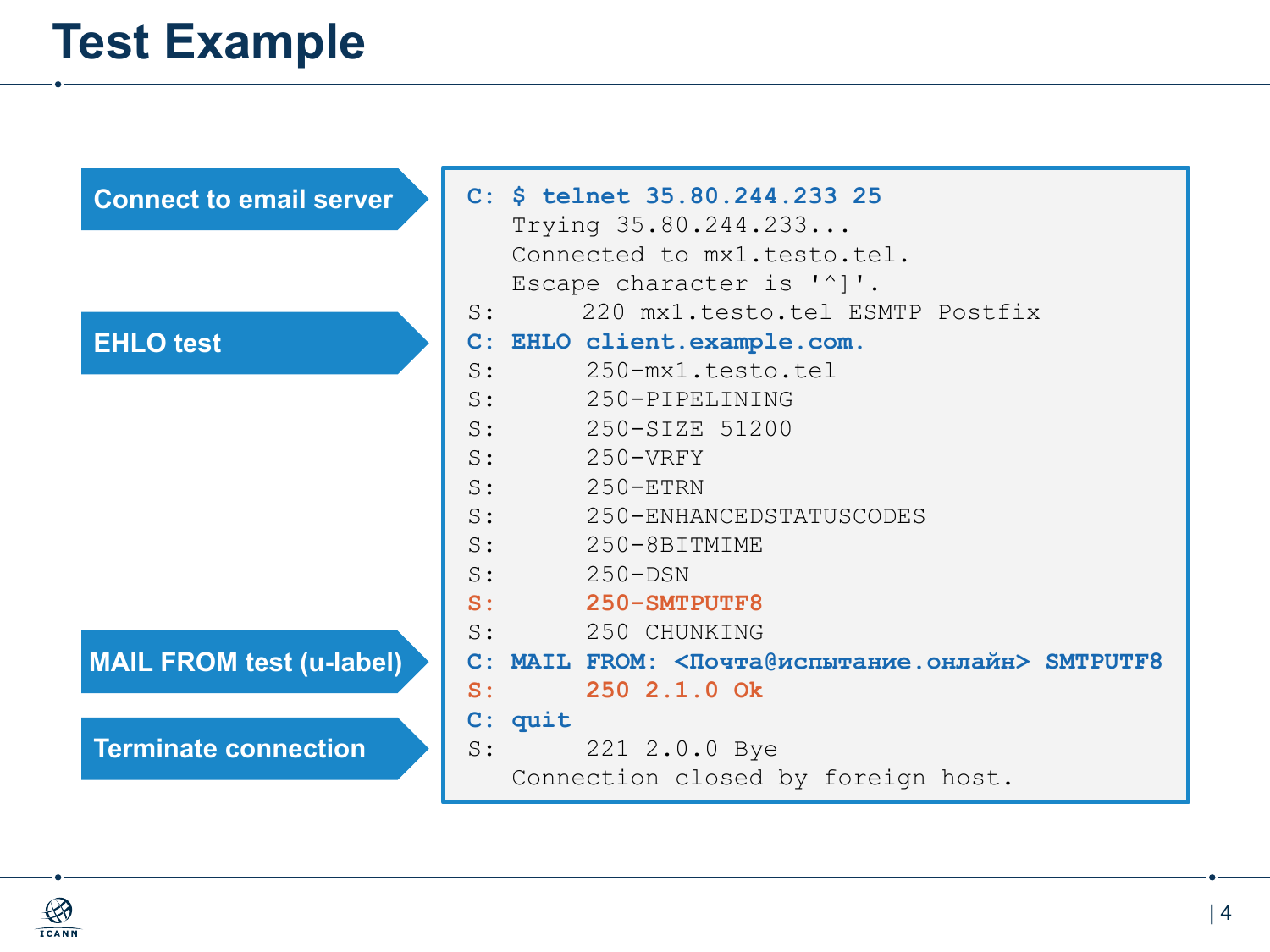### **Tool Implementation**

#### ◉ **Compiling the tool**

- ⚪ Java Compiler version 8 or later.
- ⚪ Apache Maven version 3.6 or later.

#### **Execution**

- ⚪ Java JRE version 8 or later.
- ⚪ Docker CE version 20.10.7 or later.
- ⚪ MariaDB client version 15.1 or later.
- ⚪ SnowSQL version 1.2.16 or later.
- ⚪ User must be on the docker group.
- ⚪ User must be able to run sudo.
- Source code planned to be made available at: <https://github.com/icann/eai-survey-tool>

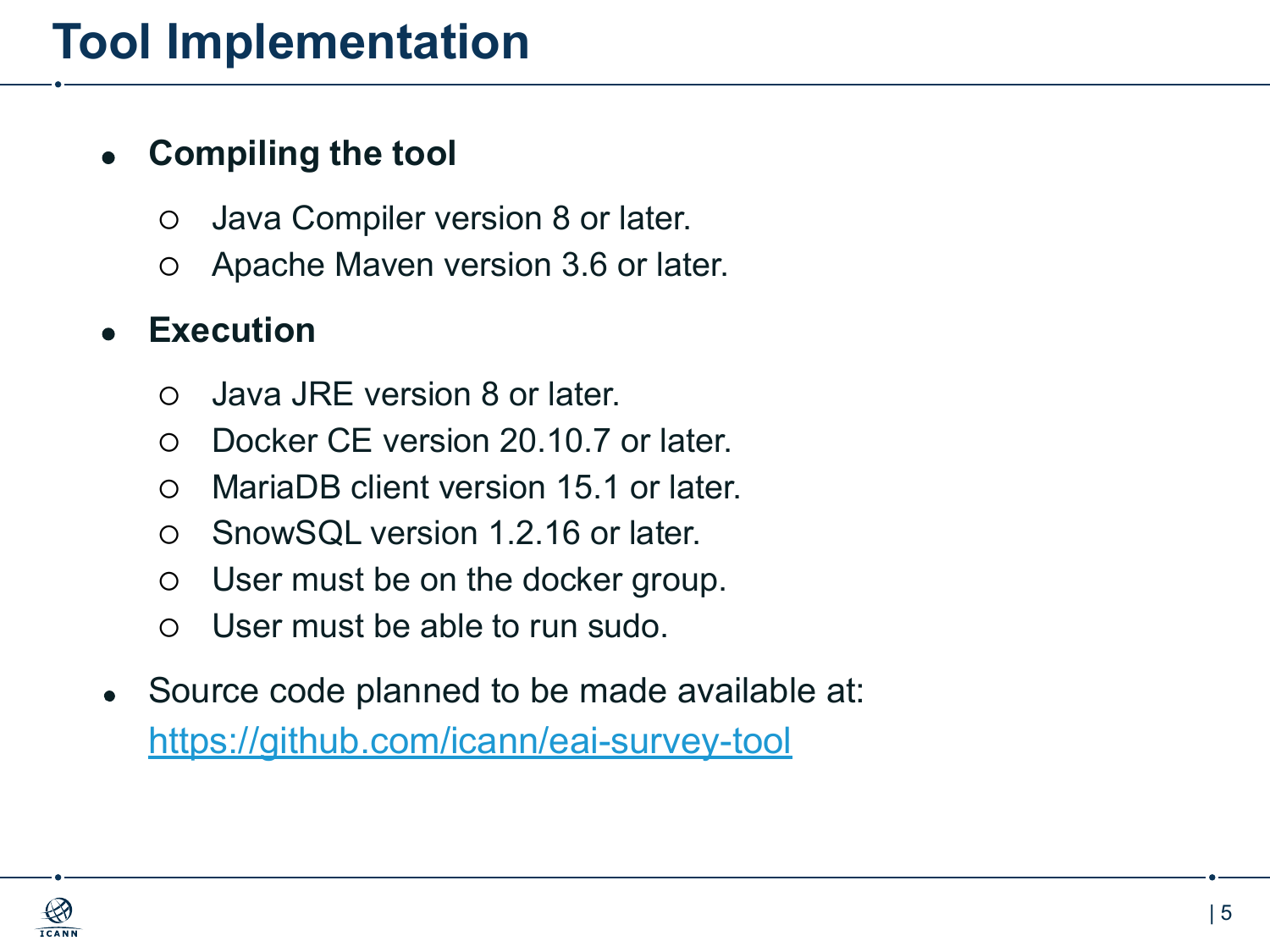| progress  |           |  |  |
|-----------|-----------|--|--|
| int       | run       |  |  |
| int       | id        |  |  |
| string    | name      |  |  |
| timestamp | timestamp |  |  |





ip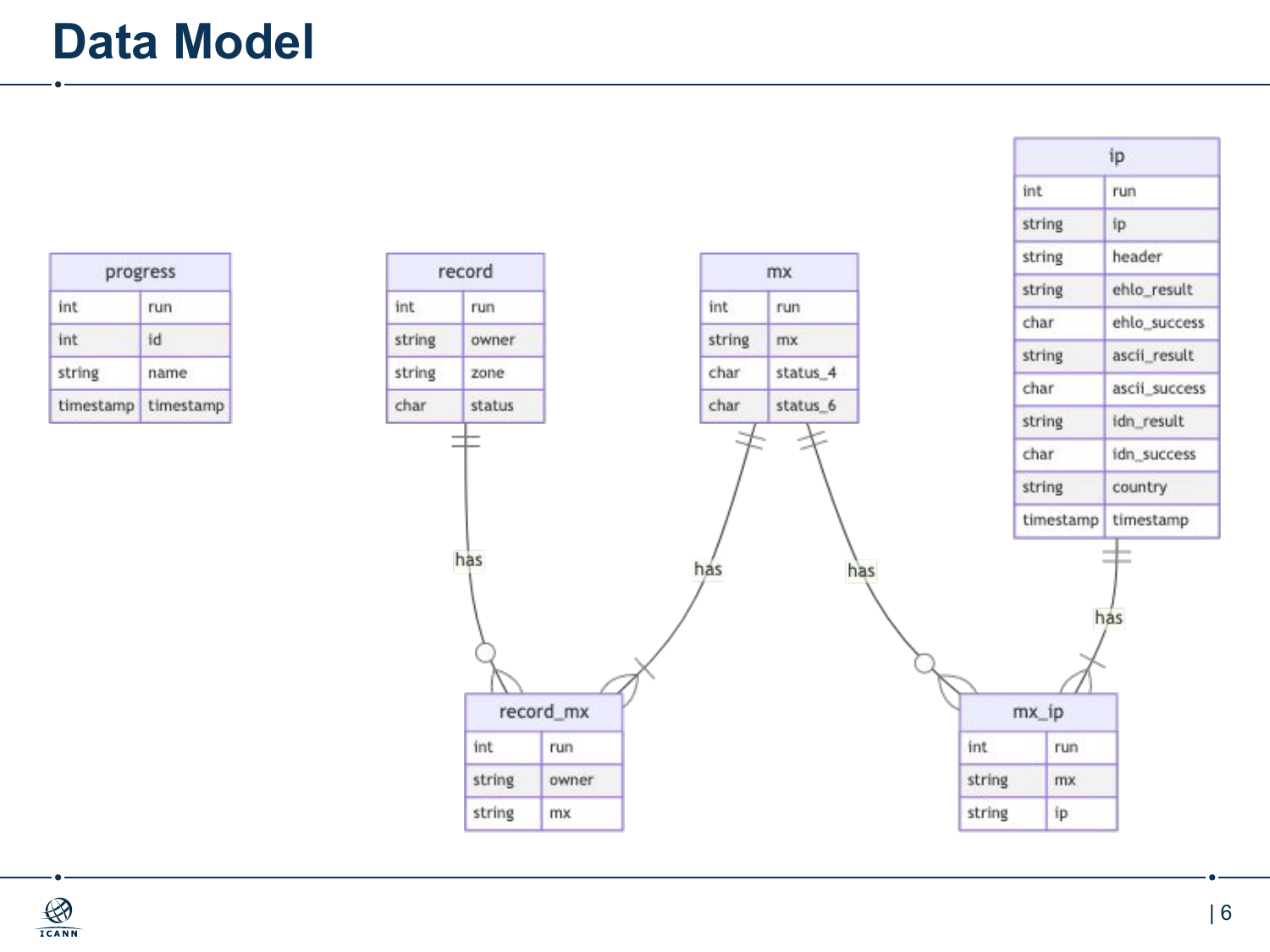- The survey tool is configured to run in an AWS virtual [environment](https://aws.amazon.com/marketplace/management/signin) which allows to keep testing independent from ICANN's internal infrastructure.
- Google's public resolver is used when resolving SLD's MX records in the DNS.
- [Maxmind](https://www.maxmind.com/en/geoip2-country-database) service for IP geolocation data (at the country level) to identify the country associated with a mail server IP address.
- [Snowflake](https://www.snowflake.com/) is used to persist and process the complete survey results in their cloud data warehousing service.

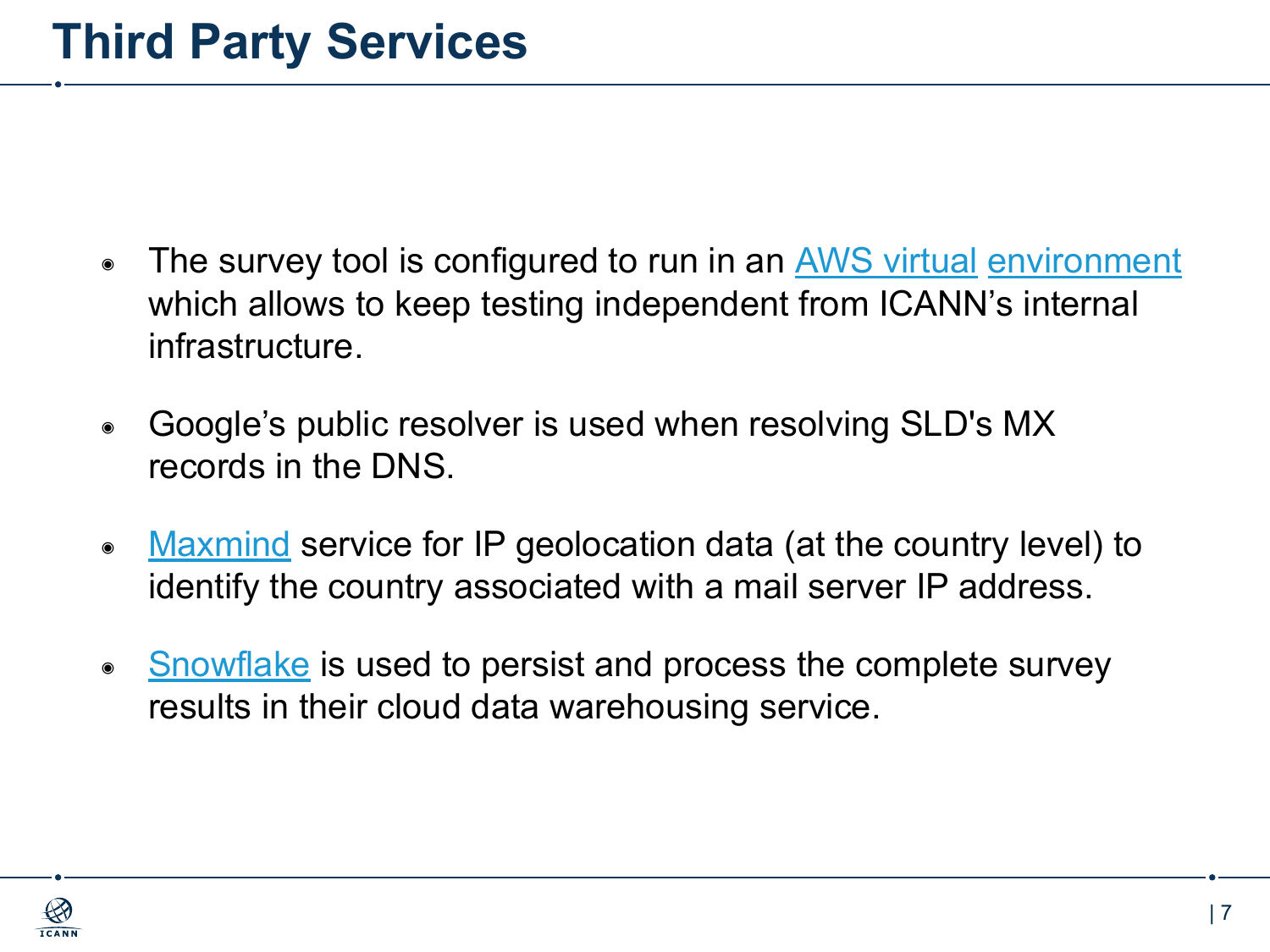#### **False Negatives Mitigation**

- The server where the survey runs has:
	- ⚪ Functional SMTP server configured to receive email for the test addresses.
	- ⚪ Load balancing with 2 IPv4 and 2 IPv6 addresses.
- The survey tool does NOT send any emails.
- IP addresses are tested only once.
- ◉ Implemented a maximum number of retries (1) and waiting times (30 sec) for each test performed in an IP.
- ◉ Implemented wait times between tests involving IP addresses found within the same /16 IPv4 or /48 IPv6 block.

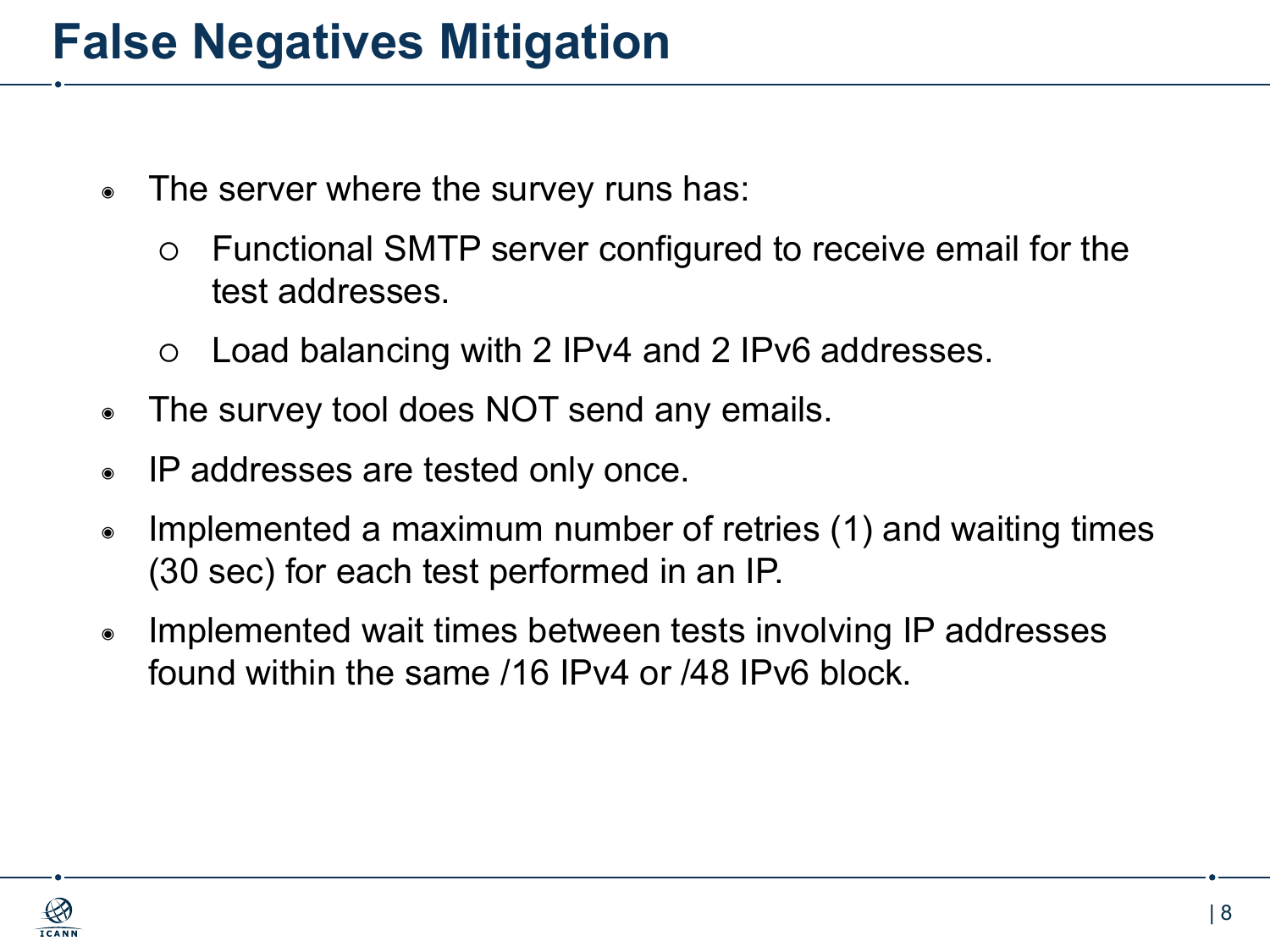Automated DNS block lists (e.g. anti-spam "traps")

■ Email servers with strict security policies that consider any contact from unknown servers as unsolicited traffic causing them to ignore or even report the source IP address as a potentially bad actor.

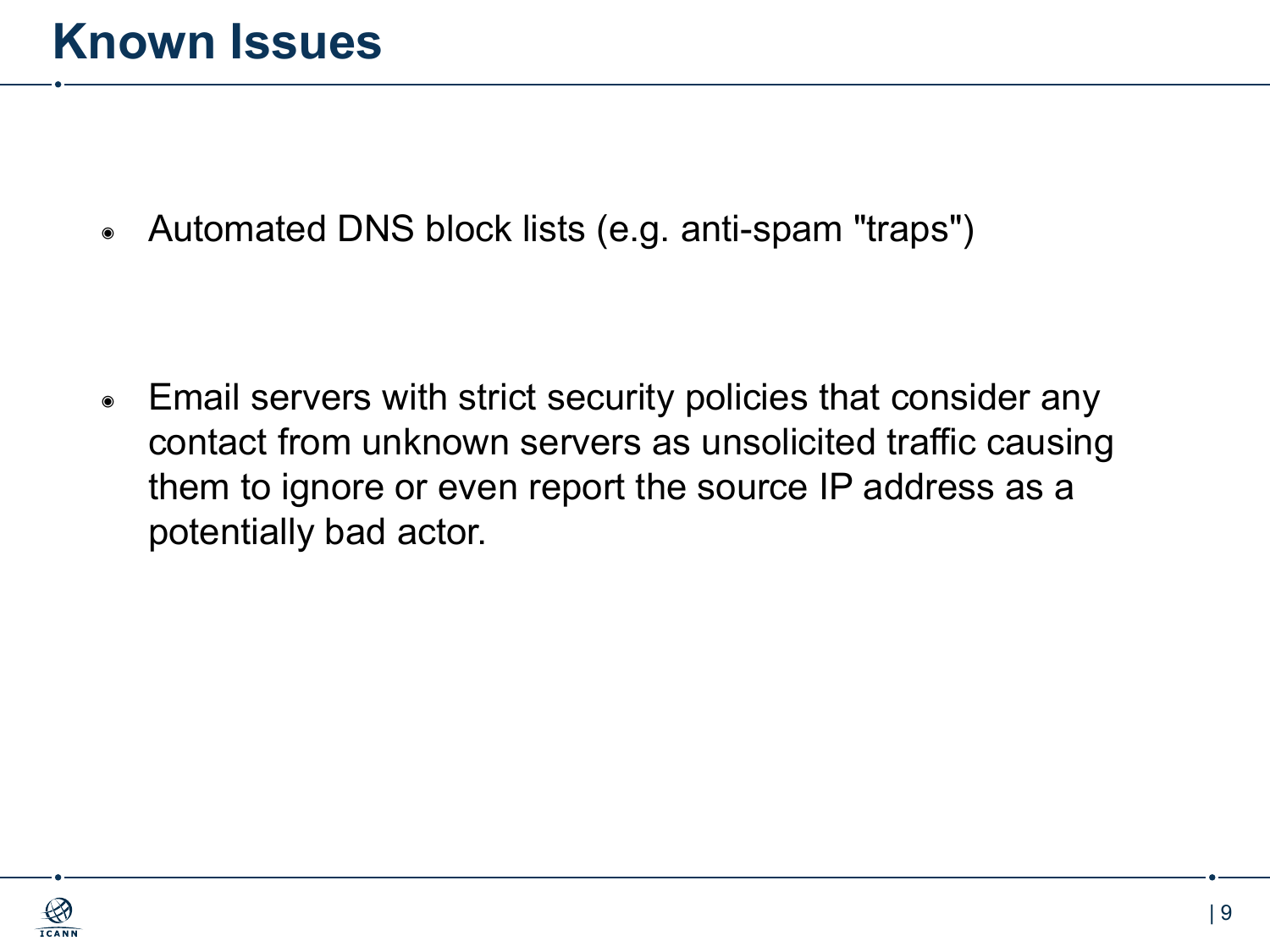### **Survey Results - IP Address**

| <b>Survey date</b>                                                    | 18-Oct-2021                                              | 06-Jan-2022                                              | 07-Apr-2022                                               |
|-----------------------------------------------------------------------|----------------------------------------------------------|----------------------------------------------------------|-----------------------------------------------------------|
| <b>Test email script</b>                                              | <b>Arabic</b>                                            | <b>Cyrillic</b>                                          | Han                                                       |
| <b>Processed gTLD</b><br>zones                                        | 1,180                                                    | 1,173                                                    | 1,172                                                     |
| <b>Total SLDs</b>                                                     | 210,811,274                                              | 212,989,788                                              | 215,885,039                                               |
| <b>Unique MX</b><br><b>servers</b>                                    | 34,996,159                                               | 35,129,853                                               | 35,521,173                                                |
| <b>Unique IP</b><br>addresses                                         | 2,537,176                                                | 2,517,759                                                | 2,506,329                                                 |
| <b>Test passed</b><br><b>Test failed</b><br>IP could not be<br>tested | 7.04%<br>2,537,176<br><b>TOTAL</b><br>32.33 %<br>60.63 % | 7.24%<br>2,517,759<br><b>TOTAL</b><br>32.89 %<br>59.93 % | 7.32 %<br>2,506,329<br><b>TOTAL</b><br>33.06 %<br>59.61 % |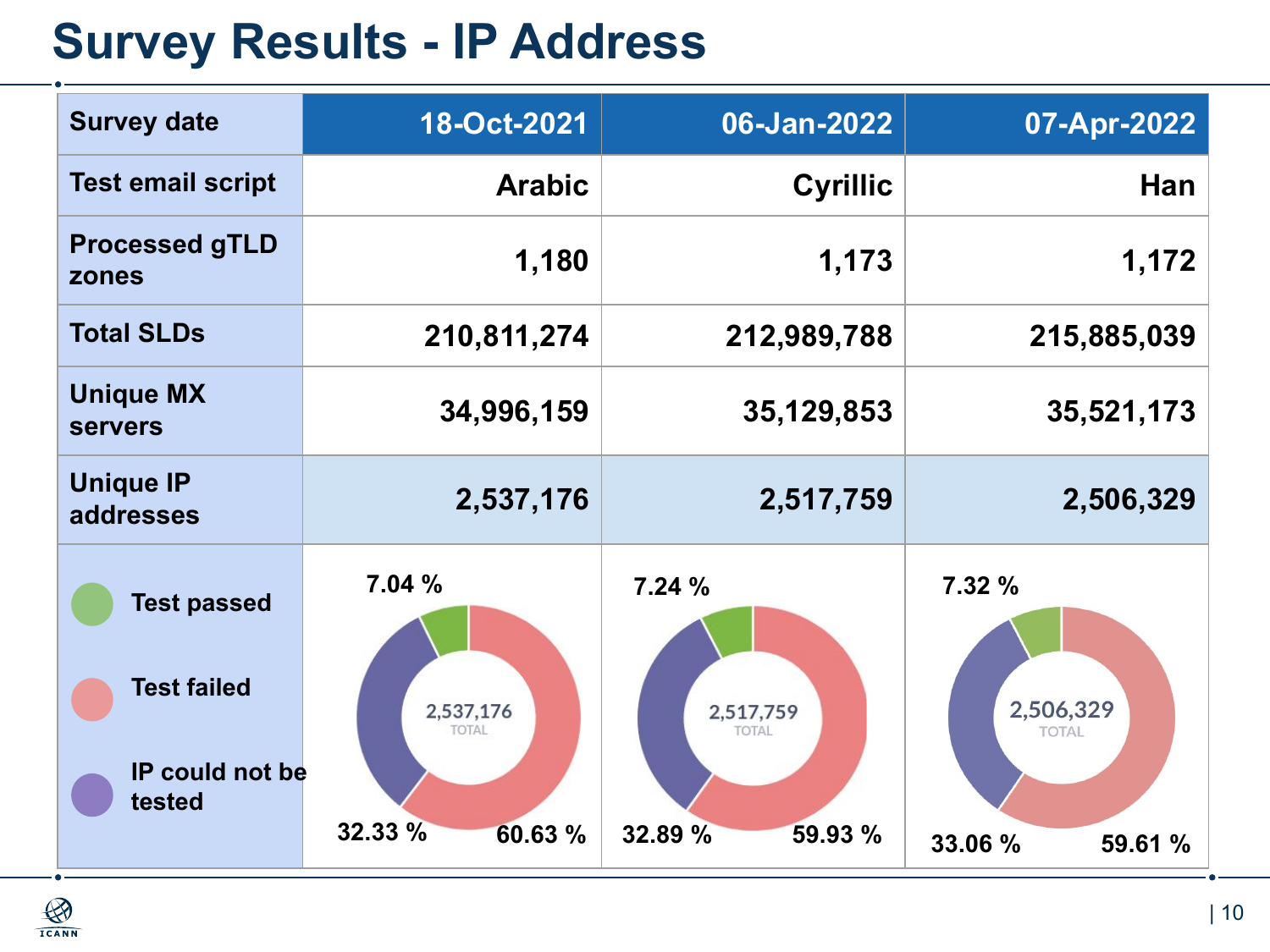### **Survey Results - MX Server**

| <b>Survey date</b>                                                                          | 18-Oct-2021                                                                | 06-Jan-2022                                                                   | 07-Apr-2022                                                                |
|---------------------------------------------------------------------------------------------|----------------------------------------------------------------------------|-------------------------------------------------------------------------------|----------------------------------------------------------------------------|
| <b>Test email script</b>                                                                    | <b>Arabic</b>                                                              | <b>Cyrillic</b>                                                               | Han                                                                        |
| <b>Processed gTLD</b><br>zones                                                              | 1,180                                                                      | 1,173                                                                         | 1,172                                                                      |
| <b>Total SLDs</b>                                                                           | 210,811,274                                                                | 212,989,788                                                                   | 215,885,039                                                                |
| <b>Unique MX</b><br><b>servers</b>                                                          | 34,996,159                                                                 | 35, 129, 853                                                                  | 35,521,173                                                                 |
| <b>Unique IP</b><br>addresses                                                               | 2,537,176                                                                  | 2,517,759                                                                     | 2,506,329                                                                  |
| <b>MX Full</b><br><b>MX Partial</b><br><b>MX None</b><br><b>Not tested</b><br><b>No IPs</b> | .02%<br>6.69 %<br>19.52%<br>6.01%<br>34,996,159<br><b>TOTAL</b><br>67.74 % | $.02\%$<br>6.62%<br>19.95 %<br>6.33%<br>35,129,853<br><b>TOTAL</b><br>67.05 % | .02%<br>6.64%<br>20.26 %<br>6.94%<br>35,521,173<br><b>TOTAL</b><br>66.11 % |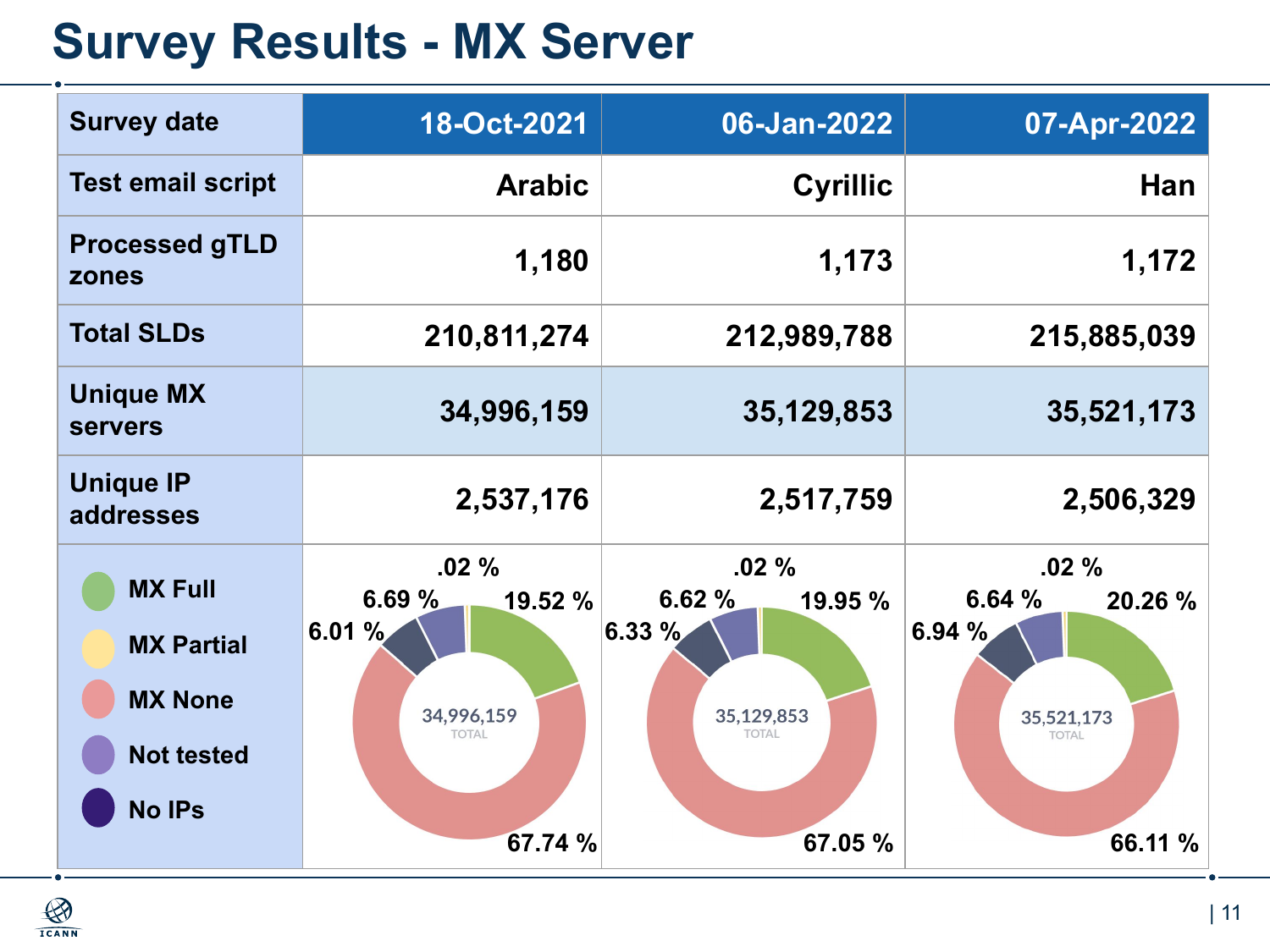### **Survey Results - Per gTLD**

#### ◉ Highest rates per gTLD (with 150,000+ MX servers surveyed)

| TLD $\vee$ | <b>Total SLDs</b> | <b>Total MX found</b> | $\vee$ MX EAI full support %                                                                                                     | MX with full EAI support | MX with partial EAI support | ↓ MX with no EAI support |
|------------|-------------------|-----------------------|----------------------------------------------------------------------------------------------------------------------------------|--------------------------|-----------------------------|--------------------------|
| page.      | 66,159            | 174,770               | $92\%$                                                                                                                           | 160,787                  | 15                          | 13,968                   |
| studio.    | 95,756            | 164,959               | $49\%$                                                                                                                           | 80,968                   | 45                          | 83,946                   |
| dev.       | 295,330           | 436,692               | $41\%$                                                                                                                           | 180,611                  | 216                         | 255,865                  |
| org.       | 10,581,113        | 12,573,128            | $36\%$                                                                                                                           | 4,526,780                | 21,923                      | 8,024,425                |
| com.       | 159,427,821       | 155,550,297           | $36\%$                                                                                                                           | 55,682,494               | 529,001                     | 99,338,802               |
| design.    | 121,403           | 184,557               | $35\%$                                                                                                                           | 63,755                   | 136                         | 120,666                  |
| app.       | 625,184           | 471,945               | $32\%$<br>$\sim$ $\sim$ $\sim$ $\sim$ $\sim$                                                                                     | 151,804                  | 216                         | 319,925                  |
| email.     | 112,898           | 162,234               | $31\%$<br>$\sim$ $\sim$ $\sim$ $\sim$                                                                                            | 49,894                   | 664                         | 111,676                  |
| tech.      | 381,665           | 397,054               | $28\%$                                                                                                                           | 110,263                  | 356                         | 286,435                  |
| net.       | 13, 177, 376      | 13,056,803            | $27\%$<br><u> a serie de la provincia de la provincia de la provincia de la provincia de la provincia de la provincia de la </u> | 3,535,658                | 36,174                      | 9,484,971                |
| one.       | 163,798           | 264,364               | $26\%$<br><b>Service Control</b>                                                                                                 | 69,126                   | 133                         | 195,105                  |
| digital.   | 119,293           | 204,214               | $26\%$                                                                                                                           | 52,695                   | 115                         | 151,404                  |
| life.      | 237,383           | 205,275               | $26\%$                                                                                                                           | 52,938                   | 316                         | 152,021                  |
| fun.       | 293,173           | 212,418               | $24\%$<br>$\sim$ $\sim$ $\sim$                                                                                                   | 51,477                   | 490                         | 160,451                  |
| art.       | 182,831           | 265,518               | $23\%$                                                                                                                           | 62,267                   | 93                          | 203,158                  |
| pro.       | 275,129           | 281,999               | $23\%$                                                                                                                           | 65,750                   | 787                         | 215,462                  |
| biz.       | 1,416,380         | 1,340,296             | $23\%$                                                                                                                           | 302,394                  | 5,728                       | 1,032,174                |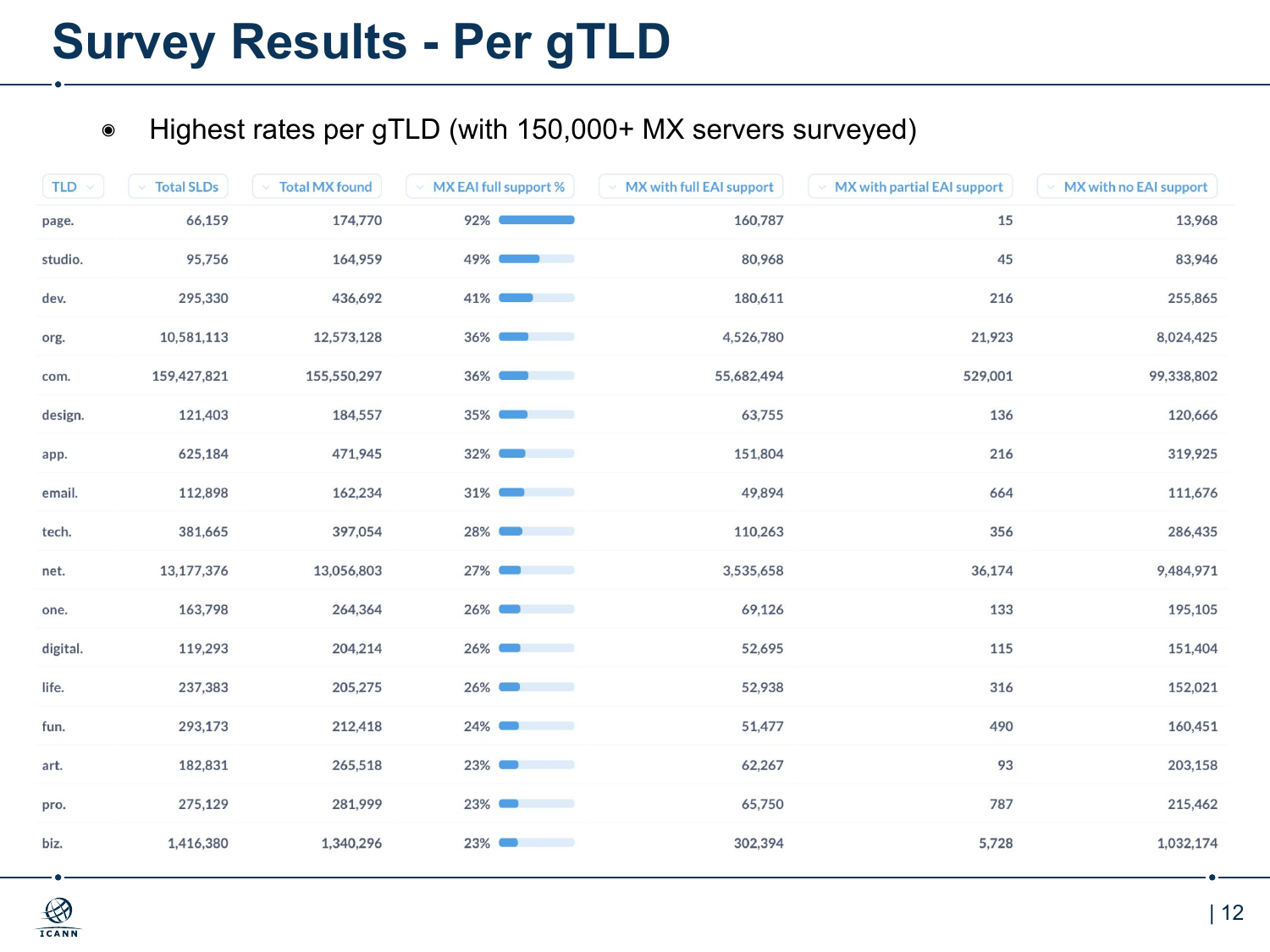#### **EAI Support Rate per Country**

◉ Results from 07 Apr 2022 show the following support rates of surveyed addresses per country associated to the IP address





**ICANN** 

**%**

 $27.54 + %$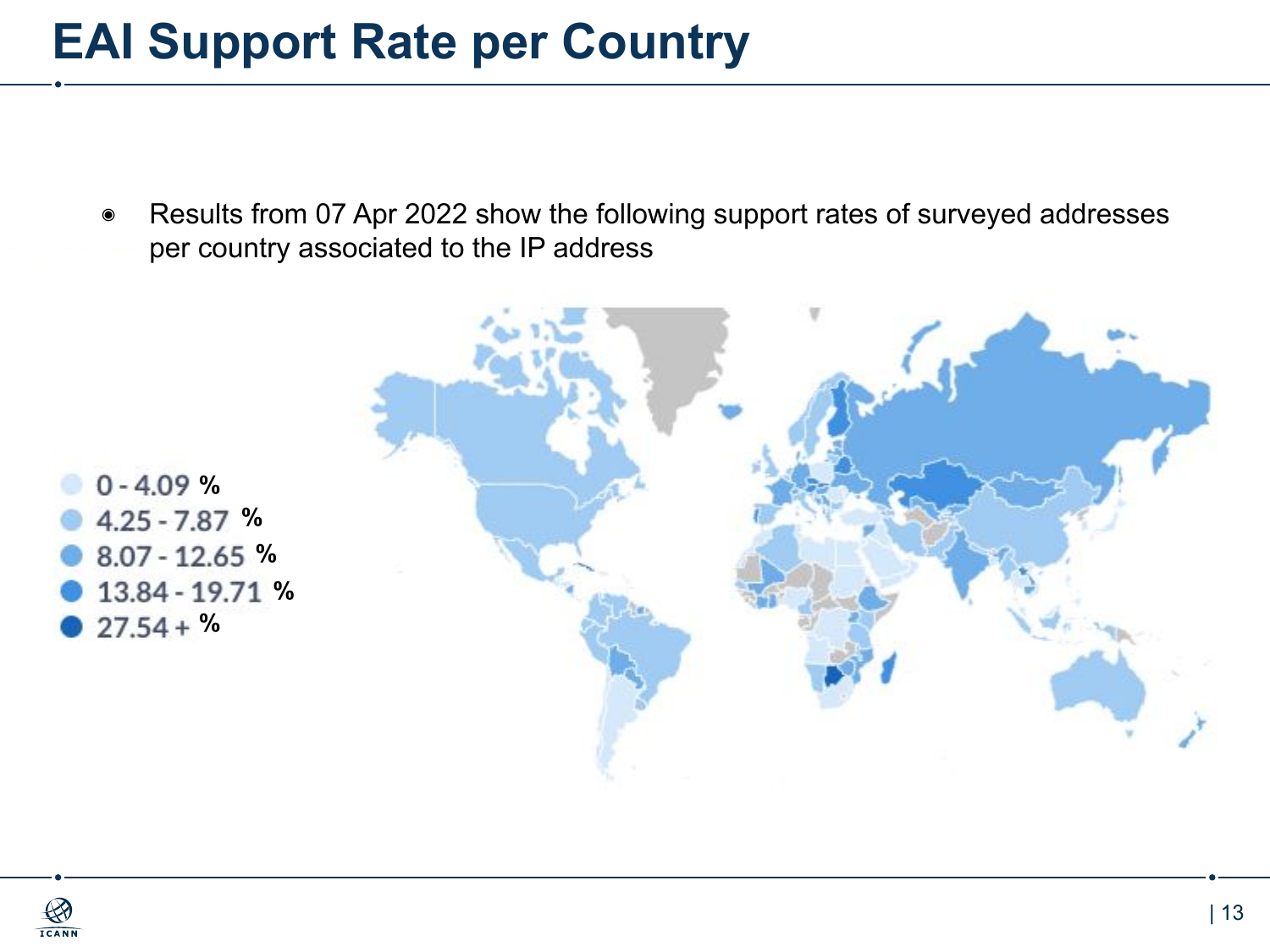## **Next Steps (1/2)**

- ◉ Integration with the "Identifier Technology Health Indicators" (ITHI) metrics <https://ithi.research.icann.org/>
- Identify reserved IP addresses with specific result codes.
- Support exclude lists for surveyed IP addresses.
- Identifying the mail server software based on the test results.
- Persist if the 8BITMIME header is present or not (new check of EHLO response)
- Send internal notification when execution ends or is interrupted

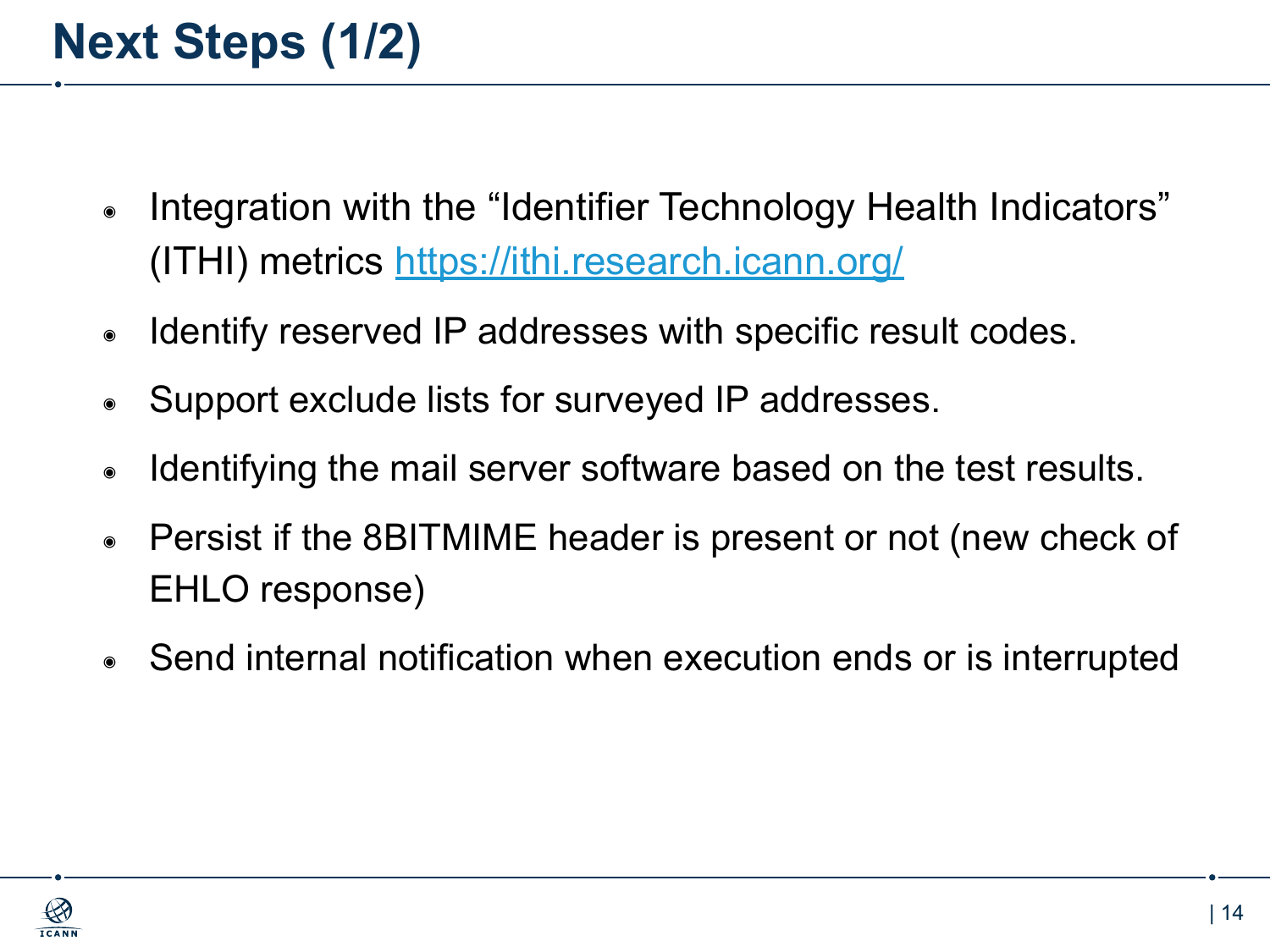- Log the type of connection error when there is no server response
- Configure DKIM in testo.tel server
- Configure DMARC in testo.tel server
- Support SMTP over TLS (port 465) (RFC 7672)
- Support for STARTTLS (RFC 3207)
- Add logic to retry connections that fail due to transient errors (e.g. ratelimit, concurrent connections, etc.)